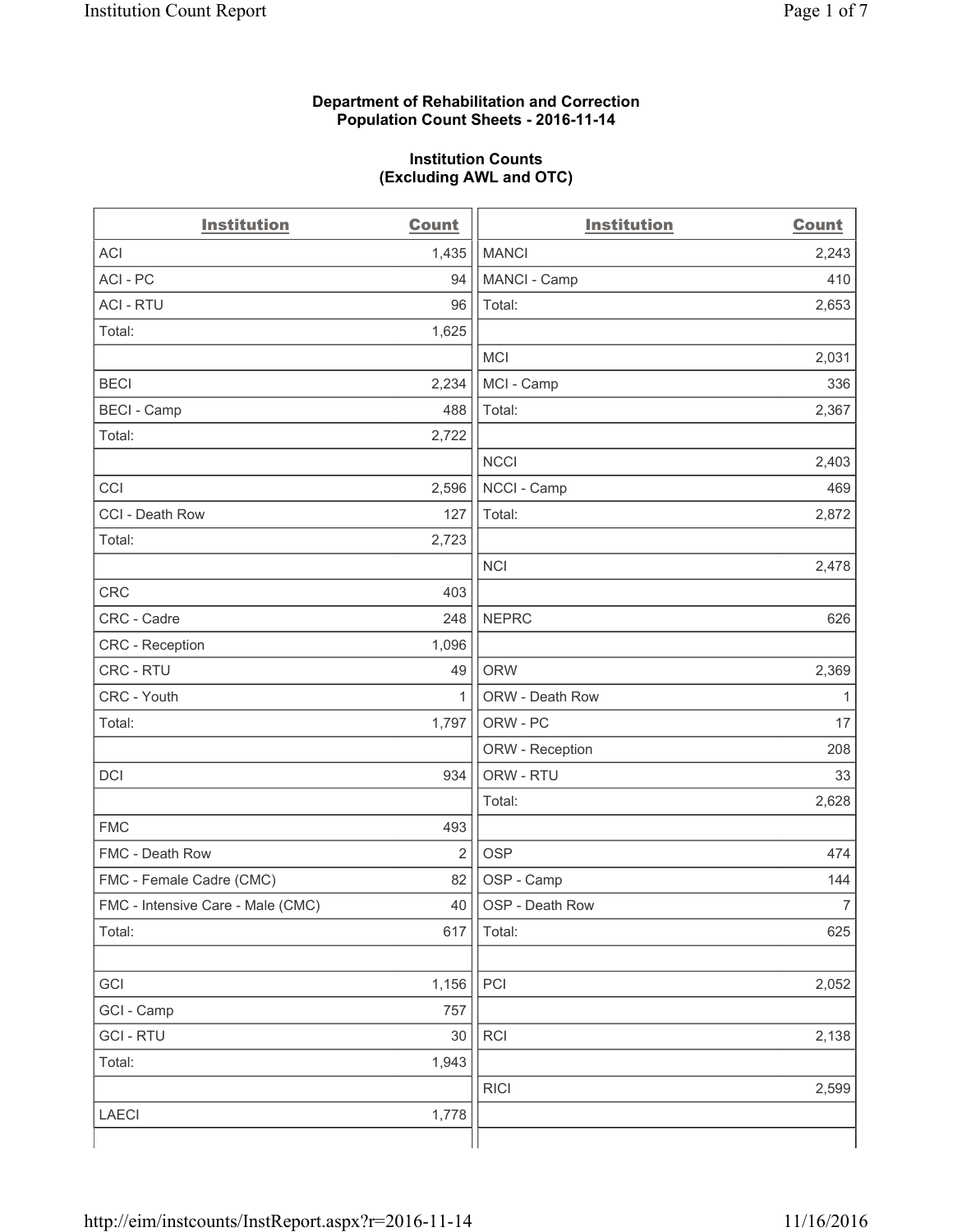|                          |       |                  | <b>Total Population:</b> | 50,917 |
|--------------------------|-------|------------------|--------------------------|--------|
|                          |       |                  |                          |        |
|                          |       | Total:           |                          | 1,242  |
|                          |       | <b>WCI-RTU</b>   |                          | 86     |
| Total:                   | 2,316 | <b>WCI</b>       |                          | 1,156  |
| MACI - Minimum           | 1,294 |                  |                          |        |
| <b>MACI</b>              | 1,022 | Total:           |                          | 1,181  |
|                          |       | <b>TOCI - PC</b> |                          | 94     |
| Total:                   | 1,636 | <b>TOCI</b>      |                          | 1,087  |
| <b>LORCI - Reception</b> | 1,230 |                  |                          |        |
| LORCI - Cadre            | 148   | Total:           |                          | 1,529  |
| LORCI                    | 258   | TCI - Camp       |                          | 436    |
|                          |       | <b>TCI</b>       |                          | 1,093  |
| LOCI                     | 2,286 |                  |                          |        |
|                          |       | Total:           |                          | 1,245  |
| Total:                   | 2,299 | SOCF - RTU       |                          | 59     |
| LECI - Camp              | 188   | SOCF             |                          | 1,186  |
| LECI                     | 2,111 |                  |                          |        |
|                          |       | SCI              |                          | 2,006  |

\* The Total Population includes 30 Offenders with Reason Codes 30 & 31. \*\* The Total Population includes 38 Offenders with Reason Code 0A.

**Total Male 46,550 583 395 46,738**

| maio i opalation by occurrity Ector<br>(Include AWL and Exclude OTC) |             |            |               |              |  |
|----------------------------------------------------------------------|-------------|------------|---------------|--------------|--|
| <b>Security Level</b>                                                | <b>Body</b> | <b>AWL</b> | <u>(-OTC)</u> | <b>Total</b> |  |
| Total Level 5                                                        | 106         |            |               | 106          |  |
| <b>Total Level 4</b>                                                 | 1,938       | 27         | 21            | 1,944        |  |
| Total Level 3                                                        | 12.168      | 153        | 124           | 12,197       |  |
| Total Level 2                                                        | 16.411      | 236        | 167           | 16,480       |  |
| Total Level 1                                                        | 15.790      | 165        | 81            | 15,874       |  |
| <b>Total Death Row</b>                                               | 137         |            |               | 137          |  |

# **Male Population by Security Level**

#### **Female Population by Institution (Include AWL and Exclude OTC)**

| <b>Institution</b>       | <b>Body</b> | <b>AWL</b> | $(-OTC)$ | <b>Total</b> |
|--------------------------|-------------|------------|----------|--------------|
| <b>DCI</b>               | 934         | 8          | 6        | 936          |
| <b>FMC</b>               | 22          |            |          | 24           |
| FMC - Female Cadre (CMC) | 82          |            |          | 82           |
| <b>NEPRC</b>             | 625         | 14         | 4        | 635          |
| <b>ORW</b>               | 2,369       | 42         | 21       | 2,390        |
|                          |             |            |          |              |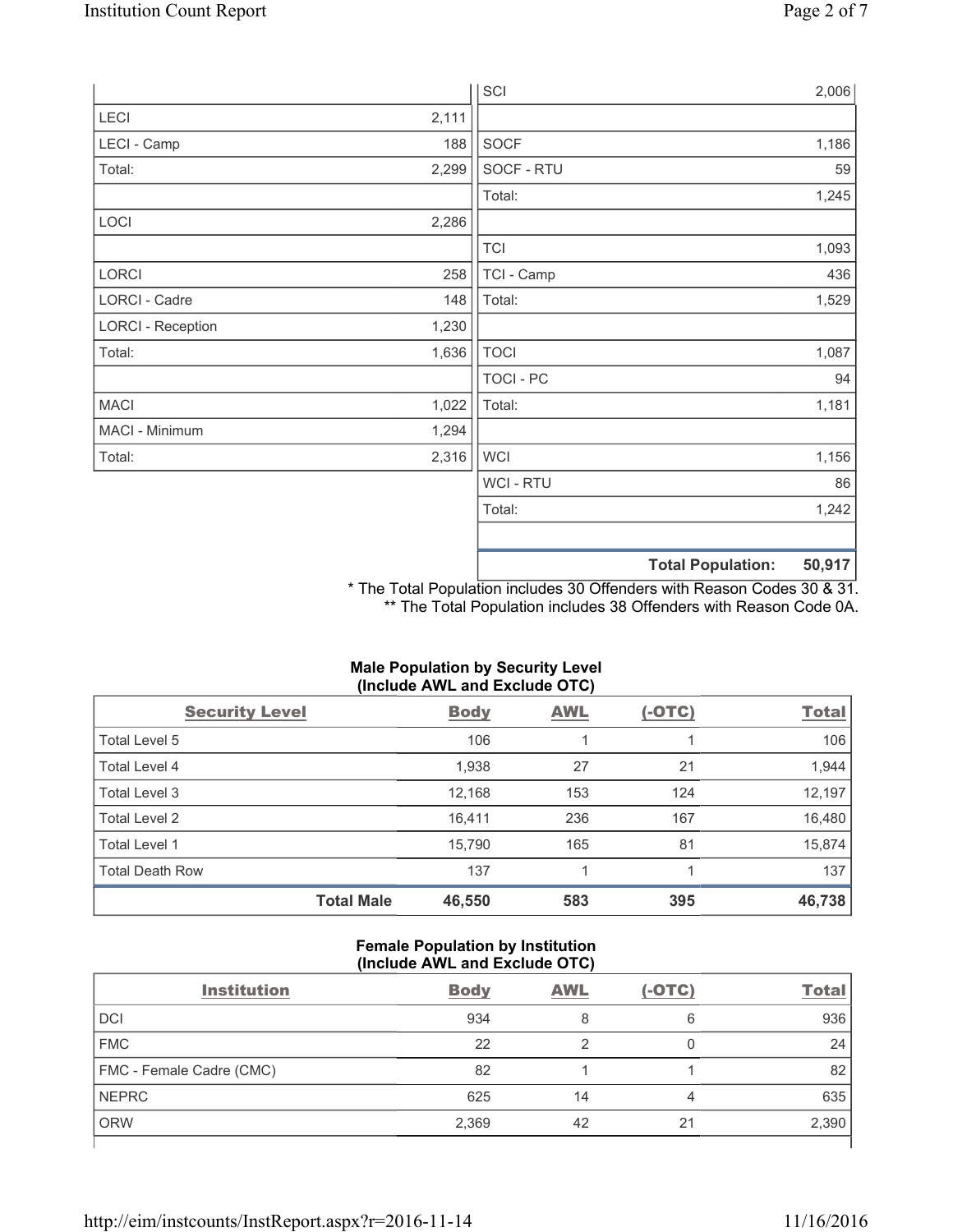| <b>ORW - Death Row</b> |                          |        | 0   |     |        |
|------------------------|--------------------------|--------|-----|-----|--------|
| ORW - PC               |                          | 17     | 0   |     |        |
| ORW - Reception        |                          | 208    |     |     | 208    |
| ORW - RTU              |                          | 33     |     |     | 33     |
|                        | <b>Total Female</b>      | 4,291  | 67  | 32  | 4,326  |
|                        | <b>Total Population:</b> | 50,841 | 650 | 427 | 51,064 |

#### **Male Population by Institution: Security Level 5 (Include AWL and Exclude OTC)**

|             | <b>Institution</b>   | <b>Body</b> | <b>AWL</b> | $(-OTC)$ | <b>Total</b> |
|-------------|----------------------|-------------|------------|----------|--------------|
| <b>OSP</b>  |                      | 103         |            |          | 103          |
| <b>SOCF</b> |                      |             |            |          |              |
| SOCF - RTU  |                      |             |            |          |              |
|             | <b>Total Level 5</b> | 106         |            |          | 106          |

## **Male Population by Institution: Security Level 4 (Include AWL and Exclude OTC)**

| <b>Institution</b>       | <b>Body</b>      | <b>AWL</b>          | $(-OTC)$            | <b>Total</b>              |
|--------------------------|------------------|---------------------|---------------------|---------------------------|
| <b>ACI</b>               | $\overline{2}$   | $\mathsf{O}\xspace$ | $\mathsf{O}\xspace$ | $\sqrt{2}$                |
| CRC                      | $9\,$            | $\mathsf{O}\xspace$ | $\mathsf{O}\xspace$ | $\boldsymbol{9}$          |
| CRC - Reception          | $\mathfrak{S}$   | $\mathsf{O}\xspace$ | 0                   | $\ensuremath{\mathsf{3}}$ |
| <b>LECI</b>              | $\,8\,$          | $\mathsf{O}\xspace$ | $\mathsf 0$         | $\,8\,$                   |
| LOCI                     | $\sqrt{3}$       | $\mathsf{O}\xspace$ | $\mathsf{O}\xspace$ | $\ensuremath{\mathsf{3}}$ |
| <b>LORCI</b>             | $\,8\,$          | $\,$ 3 $\,$         | 3                   | $\,8\,$                   |
| <b>LORCI - Reception</b> | $\overline{4}$   | $\mathsf{O}\xspace$ | $\mathsf{O}\xspace$ | $\overline{4}$            |
| MACI                     | $\boldsymbol{9}$ | $\mathsf{O}\xspace$ | $\mathsf 0$         | $\boldsymbol{9}$          |
| <b>MANCI</b>             | 29               | $\mathbf 0$         | $\mathsf{O}\xspace$ | 29                        |
| <b>NCCI</b>              | $\sqrt{3}$       | $\mathsf{O}\xspace$ | $\mathsf 0$         | $\sqrt{3}$                |
| NCI                      | 5                | $\mathsf{O}\xspace$ | $\mathsf 0$         | $\sqrt{5}$                |
| <b>OSP</b>               | 369              | $\overline{2}$      | $\overline{2}$      | 369                       |
| <b>RCI</b>               | 21               | $\mathsf{O}\xspace$ | $\mathsf{O}\xspace$ | 21                        |
| <b>RICI</b>              | 1                | $\mathsf{O}\xspace$ | $\mathsf{O}\xspace$ | $\mathbf{1}$              |
| SCI                      | $\overline{2}$   | $\mathbf 0$         | $\mathbf 0$         | $\overline{2}$            |
| <b>SOCF</b>              | 1,180            | 15                  | 13                  | 1,182                     |
| SOCF - RTU               | 53               | $\mathsf{O}\xspace$ | $\mathsf{O}\xspace$ | 53                        |
| <b>TCI</b>               | 1                | $\mathsf{O}\xspace$ | $\mathsf{O}\xspace$ | 1                         |
| <b>TOCI</b>              | 202              | $\overline{7}$      | $\mathfrak{S}$      | 206                       |
| <b>TOCI - PC</b>         | 14               | $\mathsf{O}\xspace$ | $\mathsf{O}\xspace$ | 14                        |
| WCI                      | 12               | $\mathsf{O}\xspace$ | $\mathsf 0$         | 12                        |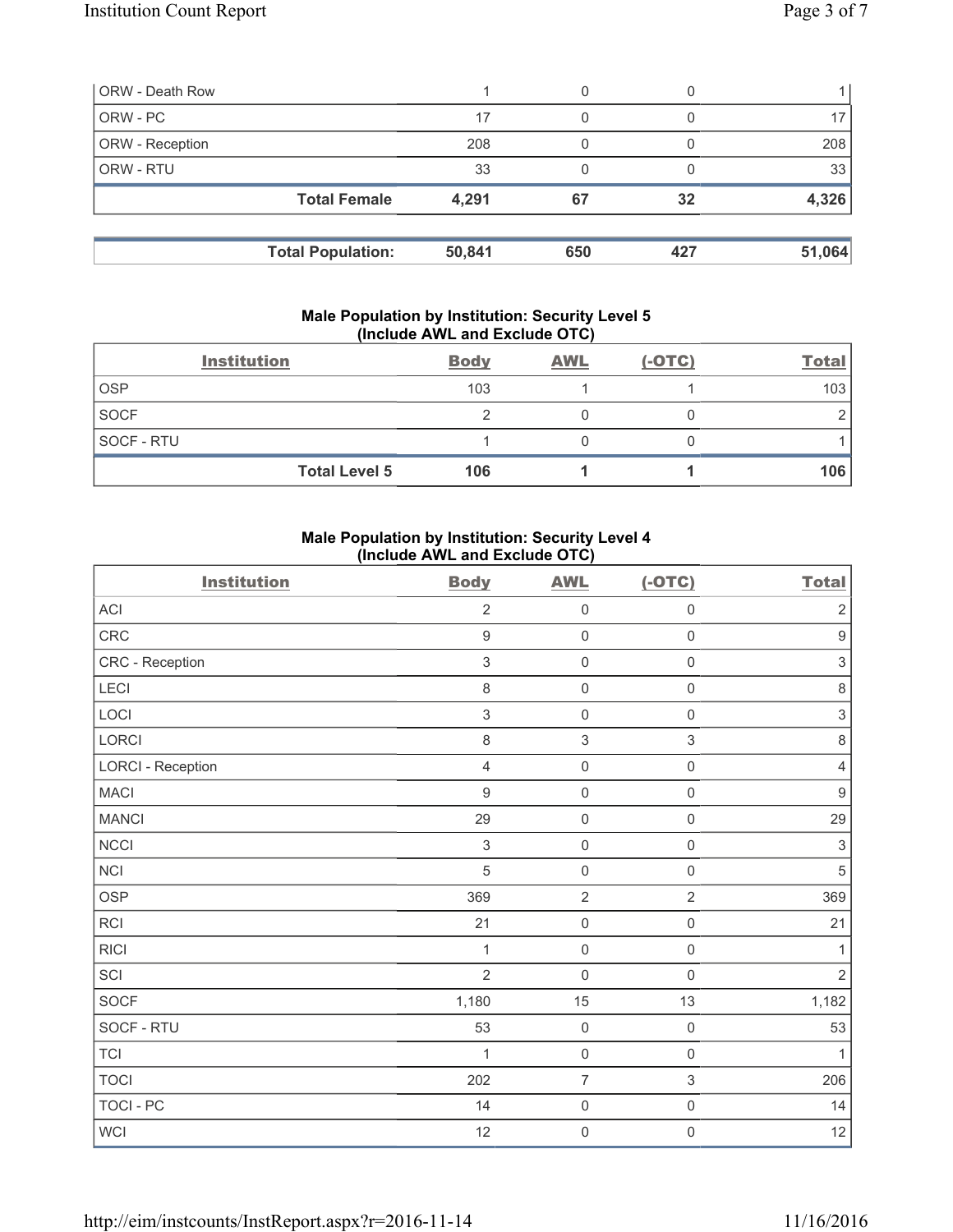| <b>Total Level 4</b> | ,938 | ^- |  | .944 |
|----------------------|------|----|--|------|
|----------------------|------|----|--|------|

| <b>Institution</b>                | <b>Body</b>         | <b>AWL</b>          | $(-OTC)$            | <b>Total</b>   |
|-----------------------------------|---------------------|---------------------|---------------------|----------------|
| ACI                               | 27                  | $\mathsf 0$         | $\mathbf 0$         | 27             |
| <b>BECI</b>                       | $\overline{4}$      | $\mathsf{O}\xspace$ | $\mathsf{O}\xspace$ | $\overline{4}$ |
| CCI                               | 6                   | $\mathsf{O}\xspace$ | $\mathsf{O}\xspace$ | $\,6\,$        |
| <b>CRC</b>                        | 96                  | $\overline{7}$      | 5                   | 98             |
| CRC - Cadre                       | 167                 | $\mathsf{O}\xspace$ | $\mathsf{O}\xspace$ | 167            |
| CRC - Reception                   | 828                 | 17                  | 12                  | 833            |
| CRC - RTU                         | 48                  | $\mathsf{O}\xspace$ | $\mathsf{O}\xspace$ | 48             |
| CRC - Youth                       | $\mathbf 1$         | $\mathsf{O}\xspace$ | $\mathsf{O}\xspace$ | $\mathbf{1}$   |
| <b>FMC</b>                        | 6                   | $\mathsf{O}\xspace$ | $\mathbf 0$         | $\,6\,$        |
| FMC - Intensive Care - Male (CMC) | $\sqrt{2}$          | $\mathsf{O}\xspace$ | $\mathsf 0$         | $\sqrt{2}$     |
| GCI                               | $\mathsf{O}\xspace$ | $\mathbf{1}$        | $\mathsf 0$         | $\mathbf{1}$   |
| <b>LECI</b>                       | 1,989               | $\overline{7}$      | $\overline{7}$      | 1,989          |
| LOCI                              | $\overline{2}$      | $\mathsf{O}\xspace$ | $\mathsf{O}\xspace$ | $\overline{2}$ |
| LORCI                             | 88                  | 34                  | 29                  | 93             |
| <b>LORCI - Cadre</b>              | 100                 | $\mathbf 0$         | $\mathsf 0$         | 100            |
| <b>LORCI - Reception</b>          | 780                 | $\,6\,$             | $\mathbf 5$         | 781            |
| <b>MACI</b>                       | 957                 | $\overline{7}$      | 5                   | 959            |
| <b>MANCI</b>                      | 2,138               | 26                  | 24                  | 2,140          |
| <b>NCCI</b>                       | 5                   | $\mathbf{1}$        | $\mathbf{1}$        | $\,$ 5 $\,$    |
| <b>NCI</b>                        | 5                   | $\mathsf{O}\xspace$ | $\mathsf 0$         | $\sqrt{5}$     |
| <b>OSP</b>                        | $\mathbf{1}$        | $\mathbf 0$         | $\mathsf{O}\xspace$ | $\mathbf{1}$   |
| PCI                               | 34                  | $\overline{2}$      | $\mathsf 0$         | 36             |
| RCI                               | 1,855               | 19                  | 15                  | 1,859          |
| <b>RICI</b>                       | 4                   | $\mathsf{O}\xspace$ | $\mathsf{O}\xspace$ | $\overline{4}$ |
| SCI                               | 11                  | $\mathsf{O}\xspace$ | $\mathsf 0$         | 11             |
| <b>SOCF</b>                       | 3                   | 0                   | 0                   | $\mathbf{3}$   |
| SOCF - RTU                        | $\sqrt{5}$          | $\mathsf 0$         | $\mathsf{O}\xspace$ | 5              |
| <b>TCI</b>                        | 1,021               | $10$                | $\,8\,$             | 1,023          |
| TCI - Camp                        | $\sqrt{2}$          | $\mathsf{O}\xspace$ | $\mathsf{O}\xspace$ | $\sqrt{2}$     |
| <b>TOCI</b>                       | 742                 | $\boldsymbol{7}$    | $\,6\,$             | 743            |
| <b>TOCI - PC</b>                  | 80                  | $\mathsf{O}\xspace$ | $\mathsf{O}\xspace$ | 80             |
| <b>WCI</b>                        | 1,080               | $\boldsymbol{9}$    | $\overline{7}$      | 1,082          |
| WCI - RTU                         | 81                  | $\mathsf{O}\xspace$ | $\mathsf{O}\xspace$ | 81             |
| <b>Total Level 3</b>              | 12,168              | 153                 | 124                 | 12,197         |

## **Male Population by Institution: Security Level 3 (Include AWL and Exclude OTC)**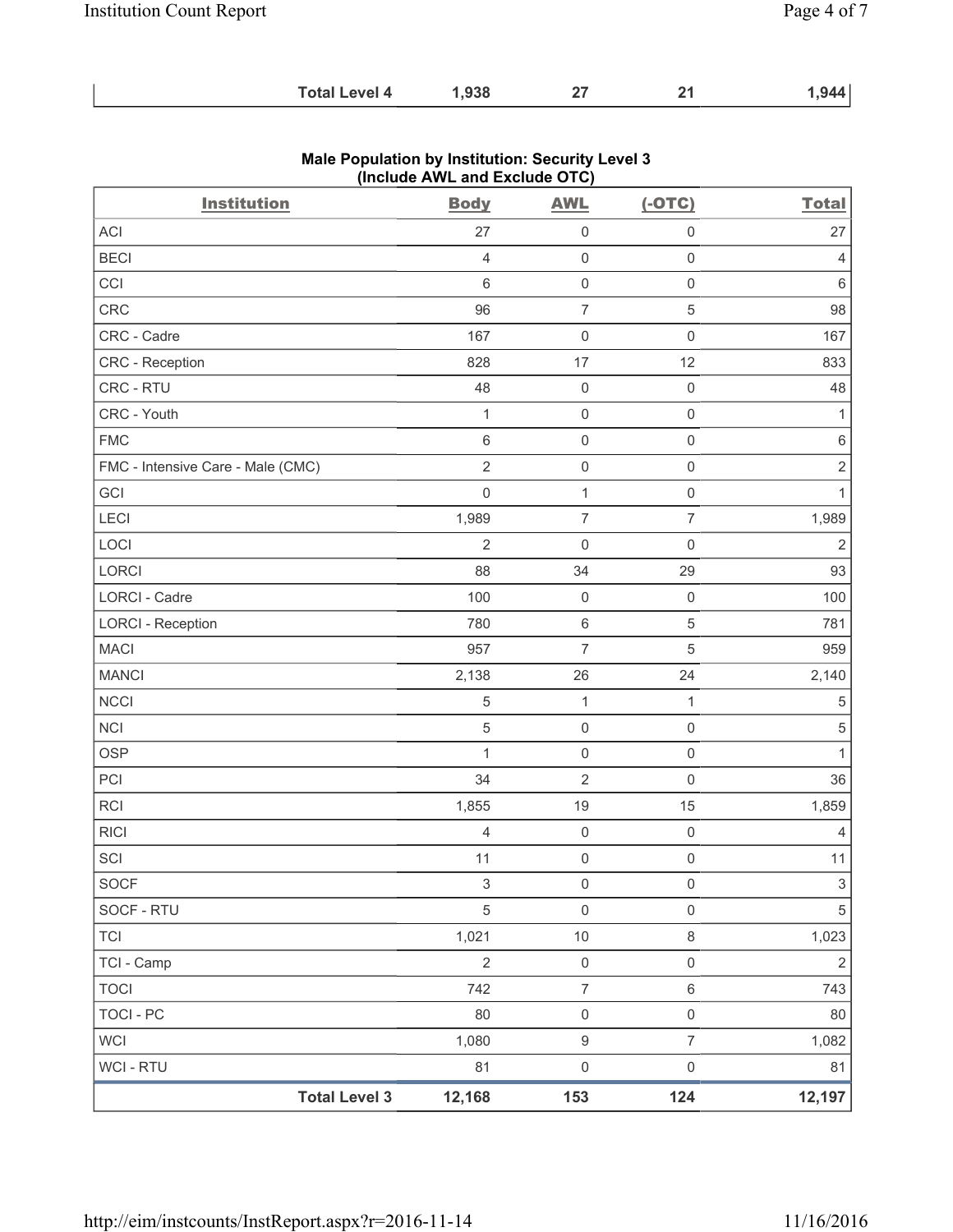| <b>Institution</b>                | <b>Body</b>    | <b>AWL</b>                | $(-OTC)$            | <b>Total</b>              |
|-----------------------------------|----------------|---------------------------|---------------------|---------------------------|
| <b>ACI</b>                        | 725            | 4                         | 3                   | 726                       |
| ACI-PC                            | 93             | $\mathsf{O}\xspace$       | $\mathsf{O}\xspace$ | 93                        |
| <b>ACI - RTU</b>                  | 65             | $\mathsf{O}\xspace$       | $\mathsf 0$         | 65                        |
| <b>BECI</b>                       | 1,421          | 26                        | 12                  | 1,435                     |
| CCI                               | 1,844          | 12                        | $\overline{7}$      | 1,849                     |
| <b>CRC</b>                        | 129            | $\overline{4}$            | $\,$ 3 $\,$         | 130                       |
| CRC - Cadre                       | 81             | $\mathsf{O}\xspace$       | $\mathsf 0$         | 81                        |
| CRC - Reception                   | 154            | $\,6$                     | $\,6\,$             | 154                       |
| <b>FMC</b>                        | $\overline{7}$ | $\mathsf{O}\xspace$       | $\mathsf 0$         | $\overline{7}$            |
| FMC - Intensive Care - Male (CMC) | 18             | $\mathsf{O}\xspace$       | $\mathsf 0$         | 18                        |
| GCI                               | 641            | $\hbox{9}$                | $\,$ 5 $\,$         | 645                       |
| GCI - Camp                        | $\overline{2}$ | $\mathsf{O}\xspace$       | $\mathsf 0$         | $\sqrt{2}$                |
| <b>GCI-RTU</b>                    | 20             | $\mathsf{O}\xspace$       | $\mathsf 0$         | 20                        |
| <b>LAECI</b>                      | 1,133          | 19                        | 16                  | 1,136                     |
| LECI                              | 105            | $\mathbf{1}$              | $\mathbf{1}$        | 105                       |
| LOCI                              | 1,287          | 13                        | 12                  | 1,288                     |
| LORCI                             | 121            | 26                        | 26                  | 121                       |
| LORCI - Cadre                     | 43             | $\mathsf{O}\xspace$       | $\mathsf{O}\xspace$ | 43                        |
| <b>LORCI - Reception</b>          | 287            | $\ensuremath{\mathsf{3}}$ | $\sqrt{2}$          | 288                       |
| <b>MACI</b>                       | 56             | $\ensuremath{\mathsf{3}}$ | $\mathbf{1}$        | 58                        |
| <b>MANCI</b>                      | 49             | 3                         | $\,$ 3 $\,$         | 49                        |
| <b>MCI</b>                        | 1,530          | 22                        | 13                  | 1,539                     |
| MCI - Camp                        | 1              | $\mathsf{O}\xspace$       | $\mathsf 0$         | 1                         |
| <b>NCCI</b>                       | 1,440          | 16                        | $10$                | 1,446                     |
| NCCI - Camp                       | 16             | $\mathsf{O}\xspace$       | $\mathsf 0$         | 16                        |
| <b>NCI</b>                        | 1,684          | 21                        | $19$                | 1,686                     |
| PCI                               | 692            | 15                        | $\,$ 5 $\,$         | 702                       |
| RCI                               | 262            | $\overline{2}$            | 1                   | 263                       |
| <b>RICI</b>                       | 1,563          | 26                        | 18                  | 1,571                     |
| SCI                               | 836            | $\,$ 5 $\,$               | $\overline{4}$      | 837                       |
| <b>TCI</b>                        | 21             | $\mathsf{O}\xspace$       | $\mathsf{O}\xspace$ | 21                        |
| <b>TOCI</b>                       | 19             | $\mathsf{O}\xspace$       | $\mathsf 0$         | 19                        |
| <b>WCI</b>                        | 63             | $\mathsf{O}\xspace$       | $\mathsf{O}\xspace$ | 63                        |
| <b>WCI - RTU</b>                  | $\mathfrak{S}$ | $\mathsf{O}\xspace$       | $\mathsf 0$         | $\ensuremath{\mathsf{3}}$ |
| <b>Total Level 2</b>              | 16,411         | 236                       | 167                 | 16,480                    |

### **Male Population by Institution: Security Level 2 (Include AWL and Exclude OTC)**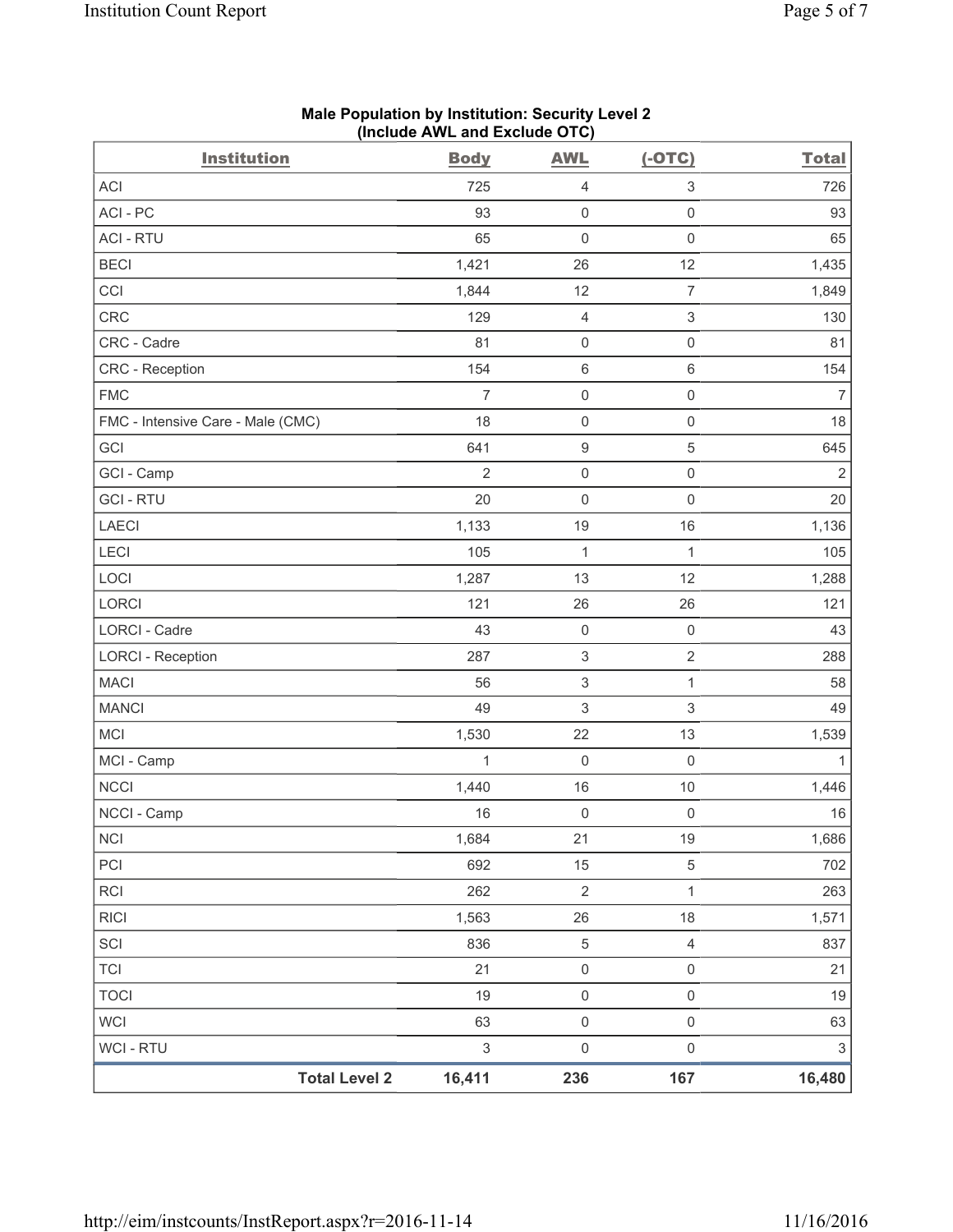|                                   | Include AWL and LACIUG OTO |                           |                           |              |
|-----------------------------------|----------------------------|---------------------------|---------------------------|--------------|
| <b>Institution</b>                | <b>Body</b>                | <b>AWL</b>                | $(-OTC)$                  | <b>Total</b> |
| ACI                               | 681                        | 1                         | $\mathsf{O}\xspace$       | 682          |
| ACI-PC                            | $\mathbf{1}$               | $\mathsf{O}\xspace$       | $\mathsf 0$               | 1            |
| <b>ACI - RTU</b>                  | 31                         | 0                         | $\mathsf 0$               | 31           |
| <b>BECI</b>                       | 809                        | $10$                      | $\sqrt{2}$                | 817          |
| <b>BECI - Camp</b>                | 488                        | $\mathsf{O}\xspace$       | $\mathsf{O}\xspace$       | 488          |
| CCI                               | 746                        | $\boldsymbol{9}$          | $\sqrt{5}$                | 750          |
| CRC                               | 107                        | $\ensuremath{\mathsf{3}}$ | $\sqrt{2}$                | 108          |
| CRC - Reception                   | 105                        | $\sqrt{2}$                | 1                         | 106          |
| CRC - RTU                         | $\mathbf{1}$               | $\mathsf 0$               | $\mathsf{O}\xspace$       | $\mathbf{1}$ |
| <b>FMC</b>                        | 457                        | $\overline{2}$            | $\overline{2}$            | 457          |
| FMC - Intensive Care - Male (CMC) | 20                         | $\mathsf{O}\xspace$       | $\mathsf 0$               | 20           |
| GCI                               | 515                        | 16                        | $\overline{7}$            | 524          |
| GCI - Camp                        | 755                        | $\mathsf{O}\xspace$       | $\mathbf 0$               | 755          |
| <b>GCI - RTU</b>                  | 10                         | $\mathsf{O}\xspace$       | $\mathsf 0$               | 10           |
| LAECI                             | 645                        | $\,8\,$                   | $\sqrt{5}$                | 648          |
| LECI                              | 9                          | $\ensuremath{\mathsf{3}}$ | 1                         | 11           |
| LECI - Camp                       | 188                        | $\mathsf 0$               | $\mathbf 0$               | 188          |
| LOCI                              | 994                        | $\ensuremath{\mathsf{3}}$ | $\mathsf 0$               | 997          |
| LORCI                             | 40                         | $\ensuremath{\mathsf{3}}$ | $\ensuremath{\mathsf{3}}$ | 40           |
| LORCI - Cadre                     | 5                          | $\mathsf{O}\xspace$       | $\mathsf 0$               | 5            |
| <b>LORCI - Reception</b>          | 159                        | $\mathsf{O}\xspace$       | $\mathsf 0$               | 159          |
| MACI - Minimum                    | 1,293                      | $\boldsymbol{9}$          | $\,$ 5 $\,$               | 1,297        |
| <b>MANCI</b>                      | 27                         | $\overline{7}$            | $\ensuremath{\mathsf{3}}$ | 31           |
| MANCI - Camp                      | 410                        | 1                         | 1                         | 410          |
| MCI                               | 501                        | 11                        | 5                         | 507          |
| MCI - Camp                        | 335                        | $\mathsf 0$               | $\mathsf 0$               | 335          |
| <b>NCCI</b>                       | 955                        | $10$                      | 5                         | 960          |
| NCCI - Camp                       | 453                        | $\mathsf 0$               | $\mathsf{O}\xspace$       | 453          |
| <b>NCI</b>                        | 783                        | $\overline{7}$            | $\,6\,$                   | 784          |
| <b>OSP</b>                        | $\mathbf{1}$               | $\,$ 5 $\,$               | $\overline{2}$            | 4            |
| OSP - Camp                        | 144                        | $\mathbf{1}$              | 1                         | 144          |
| PCI                               | 1,326                      | 24                        | $\boldsymbol{9}$          | 1,341        |
| <b>RICI</b>                       | 1,031                      | 11                        | $\overline{7}$            | 1,035        |
| SCI                               | 1,156                      | $\boldsymbol{7}$          | $\overline{2}$            | 1,161        |
| <b>TCI</b>                        | 50                         | 8                         | 3                         | 55           |
| TCI - Camp                        | 434                        | $\mathbf 1$               | $\mathbf{1}$              | 434          |
| <b>TOCI</b>                       | 124                        | $\ensuremath{\mathsf{3}}$ | $\mathsf 3$               | 124          |
| WCI - RTU                         | $\mathbf{1}$               | $\mathsf{O}\xspace$       | $\mathsf{O}\xspace$       | $\mathbf{1}$ |

**Male Population by Institution: Security Level 1 (Include AWL and Exclude OTC)**